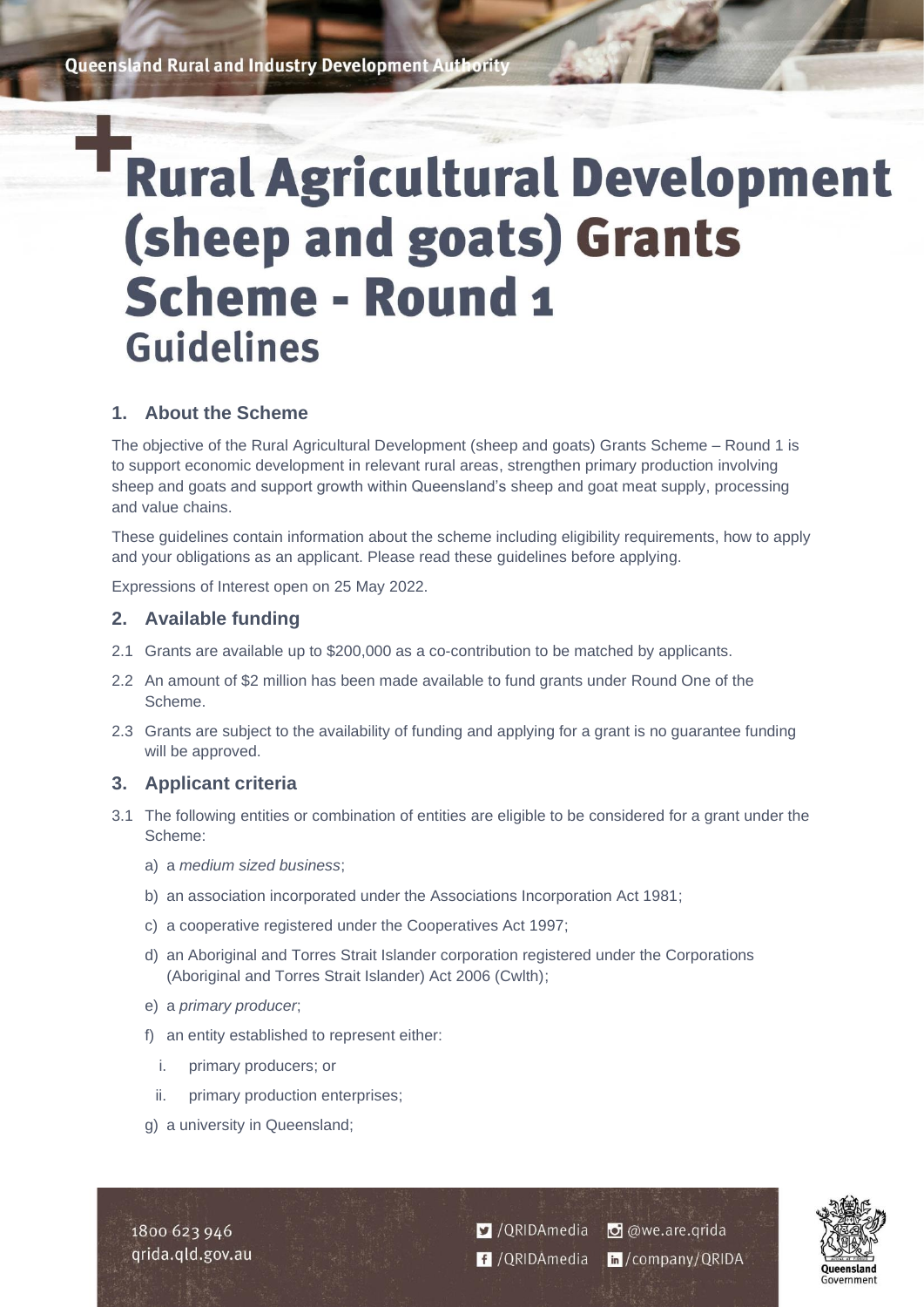- h) a tertiary education institution, or another institution or organisation that provides vocational training in Queensland; or
- i) a local government.
- 3.2 To be eligible applicants must also:
	- a) be able to provide an equal cash contribution to match at least the grant requested;
	- b) have adequate experience or qualifications and have reasonable prospects of successfully carrying out the activity;
	- c) demonstrate the activity has sound prospects and commercial viability in the long term;
	- d) have not received funding under the scheme for a substantially similar activity;
	- e) have not received other *government funding* for the activity; and
	- f) demonstrate the activity will provide a significant economic benefit to the stated rural area.

#### **4. Eligible activities**

- 4.1 Grant funding may be used for an *eligible activity*, including, but not limited to:
	- a) developing a new market for a product derived from sheep and goats; or
	- b) expanding the capabilities of businesses within the supply chain for production, processing, manufacturing or selling products derived from sheep or goats; or
	- c) providing specialised training or equipment to an *eligible primary production enterprise*.

#### **5. How funding may not be used**

- 5.1 Grant funding may not be used for the following activities:
	- a) funding an activity which has already commenced, or been completed;
	- b) funding an activity associated with installing or maintaining cluster fencing or predator-proof fencing;
	- c) making payments towards debt;
	- d) purchasing land;
	- e) undertaking training and paying professional costs which are not related to the eligible project activity to which the application relates;
	- f) conducting feasibility studies; or
	- g) paying administration costs.

# **6. Funding arrangements**

- 6.1 If your application is successful, you will be required to enter into a legally binding letter of offer with the Queensland Rural and Industry Development Authority (QRIDA). This agreement includes undertakings relevant to disclosure of the approval, agreed set of milestones and reporting requirements, including a completion report.
- 6.2 Payments will be made to agreed milestones within the funding agreement.
- 6.3 The activity should commence within 90 days of entering into a funding agreement.

# **7. How to apply**

7.1 To be considered for a grant you must submit an expression of interest (EOI) form available from QRIDA's website before the EOI closing date (see Section 10).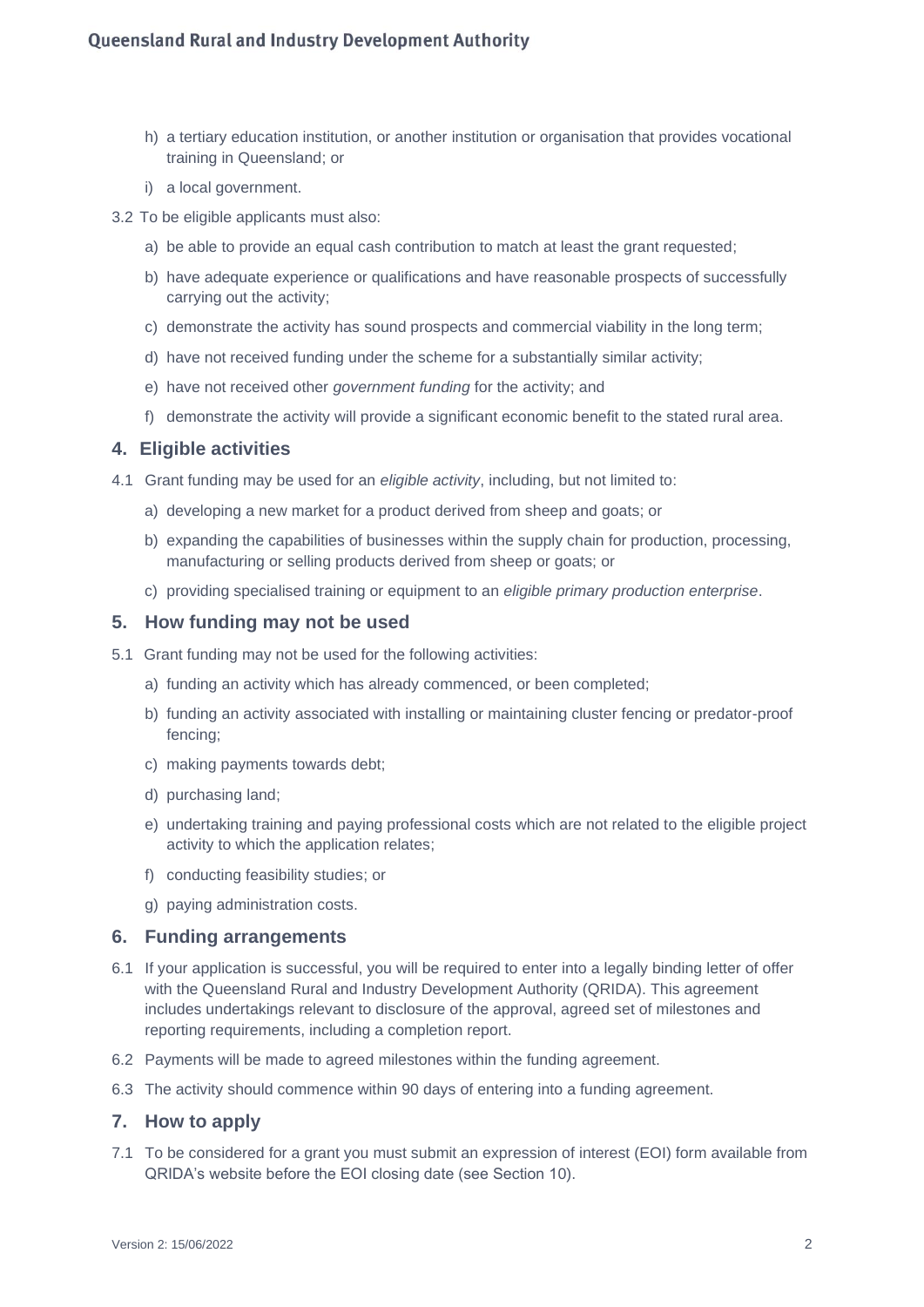- 7.2 If your EOI is successful QRIDA will invite you to submit a full application and provide you with an application pack. All applicants will receive written notice of the decision, regardless of outcome.
- 7.3 EOIs or applications submitted after the closing date will not be considered.
- 7.4 QRIDA may request further information to help assess your EOI or application.
- 7.5 Penalties apply for providing false and misleading information in accordance with the *Rural and Regional Adjustment Act 1994*.

#### **8. How EOIs and applications are assessed**

- 8.1 EOIs and full applications will be assessed on a competitive basis to the criteria outlined and there is no guarantee of approval at any stage of the assessment process.
- 8.2 Funding amounts offered will be determined by QRIDA and offers may not be to the full amount requested.

#### **9. How applications are decided**

9.1 Eligible projects which demonstrate the highest economic benefit to the relevant rural area will be selected for funding until available funds for the round are exhausted.

| 25 May 2022                            | Expressions of Interest open.                                                                                                                                                                        |
|----------------------------------------|------------------------------------------------------------------------------------------------------------------------------------------------------------------------------------------------------|
| 31 July 2022                           | Expressions of Interest close at 11:59 pm.                                                                                                                                                           |
| 2 September 2022                       | EOI outcomes will be advised by this date and successful<br>submissions will receive an invitation to submit a full application<br>including an application pack.                                    |
| 5 September 2022                       | Full applications open.                                                                                                                                                                              |
| 31 October 2022                        | Applications to apply close at 11:59 pm.                                                                                                                                                             |
| 2 December 2022                        | Applicants will be notified of application outcomes by this date.<br>Following this, successful applicants will be announced by the<br>Minister for Agricultural Industry Development and Fisheries. |
| Upon approval and funding<br>agreement | Successful applicants will receive funding to agreed milestones as<br>their project progresses.                                                                                                      |

#### **10. Key dates for Round One**

#### **11. Conflict of interest**

- 11.1 A conflict of interest may arise due to a business dealing with QRIDA, if your private interests' conflict with your obligations under the agreement. Conflicts of interest could affect the awarding or performance of your agreement. A conflict of interest can be:
	- real (or actual):
	- apparent (or perceived); or
	- potential.
- 11.2 We will ask you to declare, as part of your application, any business dealings that may be considered an actual, perceived or potential conflict of interest or that, to the best of your knowledge, there is no conflict of interest. If you later identify that there is an actual, apparent, or potential conflict of interest or that one might arise in relation to your agreement, you must inform us in writing immediately.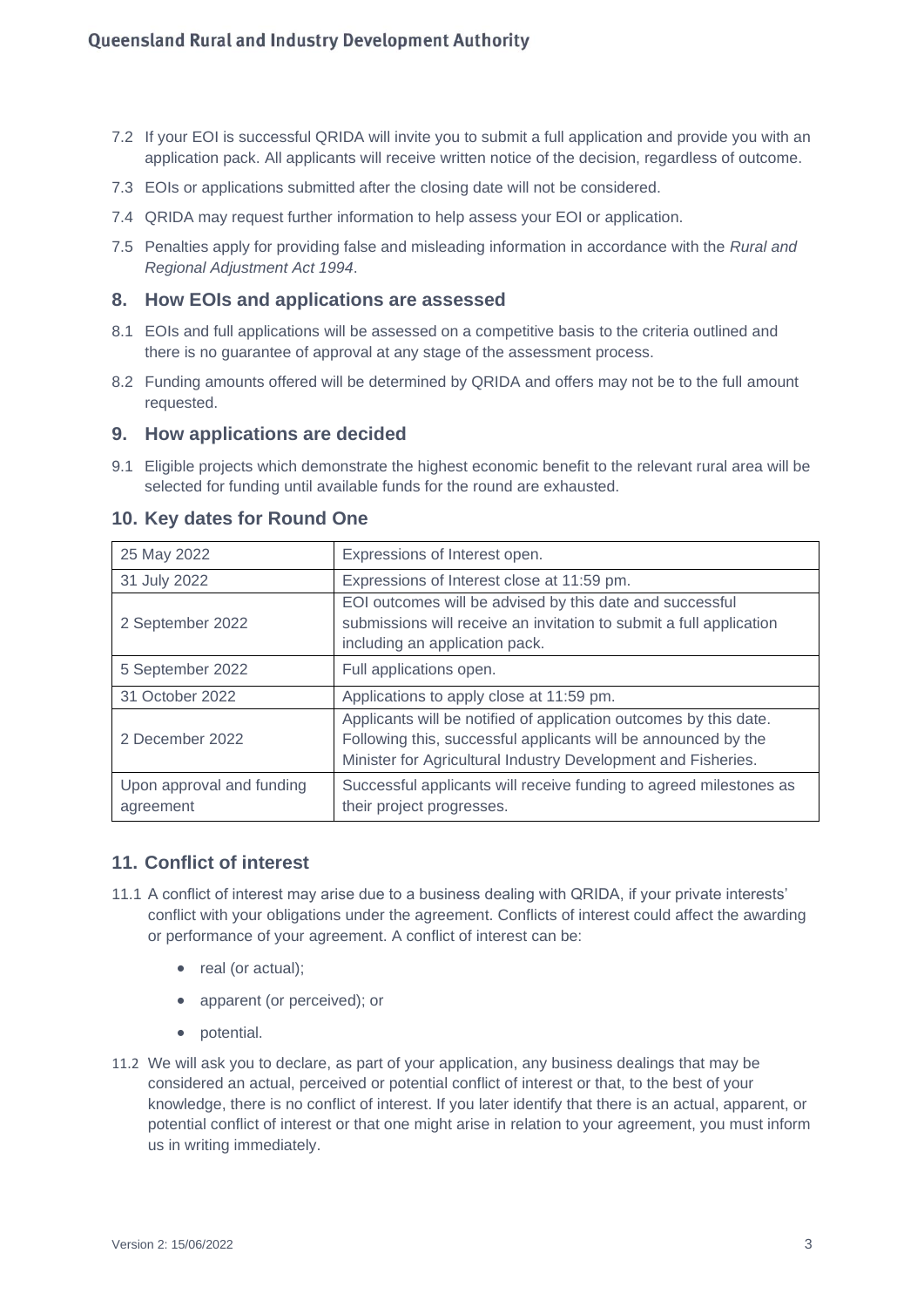# **12. More information**

12.1 For more information on the Rural Agricultural Development (sheep and goats) Grants Scheme – Round 1 contact QRIDA on **Freecall 1800 623 946** or email [contact\\_us@qrida.qld.gov.au](mailto:contact_us@qrida.qld.gov.au)

### **13. Definitions**

**Eligible activity** means an activity the authority is satisfied will create employment relating to, or increase sales or the value of products or material derived from, an *eligible primary production enterprise*.

**Eligible primary production enterprise** means a primary production enterprise that

- a) is located in a *relevant rural area*; and
- b) involves 50 or more sheep or goats, in any combination.

**Full-time employee** means an individual who ordinarily works for at least 35 hours each week for the business.

**Government funding** means financial assistance, other than a loan, provided by the Commonwealth government, the government of a State or a local government.

#### **Primary producer** means:

- a) a sole trader who spends the majority of the trader's labour on, and derives the majority of the trader's income from, a primary production enterprise; or
- b) a partner in a partnership that carries on primary production enterprise, if the partner spends the majority of their labour on, and derives the majority of their income from, the enterprise; or
- c) a shareholder in a propriety company that carries on a primary production enterprise if the shareholder spends the majority of their labour on, and derives the majority of their income from, the enterprise; or
- d) a beneficiary of a trust that carries on a primary production enterprise, if the beneficiary spends the majority of their labour on, and derives the majority of their income from, the enterprise.

**Primary production enterprise** means a business:

- a) that involves primary production, including the agricultural and grazing industries; and;
- b) for which an entity holds an Australian Business Number.

**Medium sized business** is a sole trader, partnership, trust or private company which holds an ABN, is registered for GST, employs fewer than 250 *full-time employees* (or 250 FTE equivalents) and is not operated by a public company. *Equivalent full-time employees* can be determined using the following formula:

$$
E = F + \frac{P}{35}
$$

**E** means the number of equivalent *full-time, employees* of the business.

**F** means the number of *full-time employees* of the business.

**P** means the total number of hours worked each week by employees who do not work full-time for the business.

**Relevant rural area** means an area in Queensland, other than any of the following local government areas:

a) City of Brisbane

b) Ipswich

Version 2: 15/06/2022 4